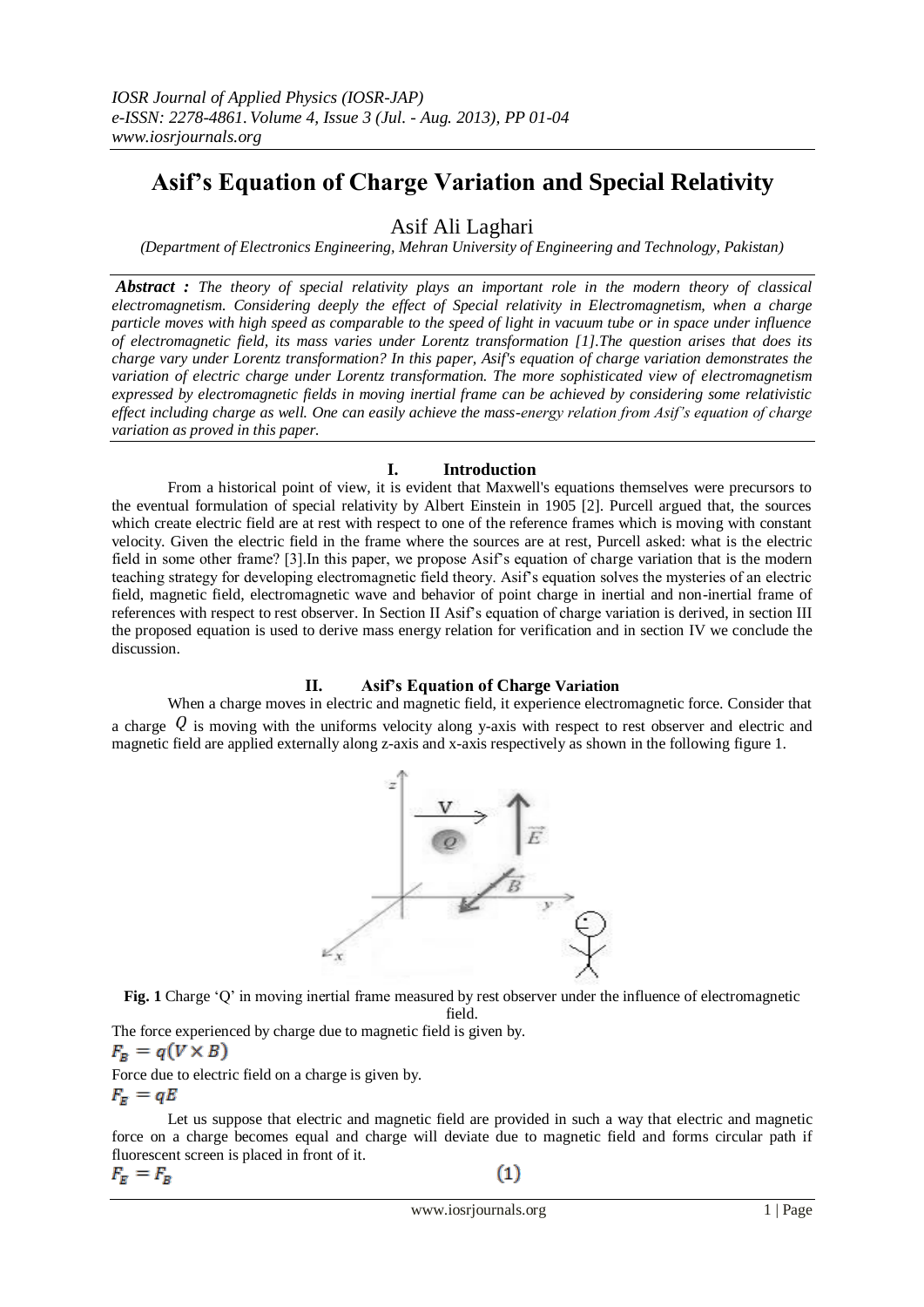Since magnetic force experienced by charge provides necessary centripetal force which is given by.

$$
F_B = F_c = \frac{mv^2}{r}
$$

$$
qvb = \frac{mv^2}{r}
$$

Solving for linear momentum of charge, above equation can be written as:

$$
\mathcal{L}_{\mathcal{A}}(x)
$$

 $(2)$ 

Work done on a charge through small distance can be determined by using integral as:

$$
k.E = \int F. ds
$$

 $p = mv = qBr$ 

According to Newton's second law of motion,  $F = \frac{dp}{dt}$  where  $'p'$  is linear momentum.

$$
k.E = \int \frac{dp}{dt} \cdot ds = \int \frac{ds}{dt} dp
$$
  

$$
k.E = \int v \cdot dp
$$

From equation (2) putting value of  $p = qBr$  in above equation. Since  $B'$  and  $'r'$  are constant term.

$$
k.E = Br \int v d(q)
$$

Since charge  $q'$  is variable and depends upon velocity  $'v'$ . Therefore according to rule of integration we can equate above equation as.

$$
k.E = Br \int v d(q) = Br \int d(qv)
$$

Now using product rule of derivative and multiplying and dividing by  $\upsilon'$ . We obtain:

$$
k.E = \int \frac{(vdq + qdv)v}{v} \tag{3}
$$

 $\bf{0}$ 

Since charge is moving with the high speed comparable to the speed of light, to achieve desired relation for charge variation, Lorentz factor is applied [4] which is given by.

$$
\gamma = \frac{1}{\sqrt{1-\frac{v^2}{c^2}}}
$$

Squaring both sides and by cross multiplying Lorentz factor, we have:

$$
\gamma^2 \left( 1 - \frac{v^2}{c^2} \right) = 1
$$
  
\n
$$
\gamma^2 c^2 - \gamma^2 v^2 = c^2
$$
  
\nTaking differential.  
\n
$$
2\gamma c^2 dy - 2\gamma v^2 dy - 2v\gamma^2 dv =
$$
  
\n
$$
c^2 dy = v^2 dy + v\gamma dv
$$
  
\n
$$
c^2 dy = (v\,dy + \gamma dv)v
$$

In special theory of relativity, small change in the Lorentz factor causes due to mass variation, length contraction or time dilation [5], let us assume that change in the Lorentz factor causes due to charge variation for rest observer in electromagnetic field. Hence replacing  $dy$  by  $dq$  and  $\gamma$  by  $q$ , we get:

$$
c2 dq = (vdq + qdv)v
$$
  
Or  

$$
(vdq + qdv)v = c2 dq
$$
  
Substituting equation (4) in equation (3), we obtain:  

$$
k.E = \frac{Br}{v} \int c2 dq
$$
 (5)

From equation (2), relation for kinetic energy will be as: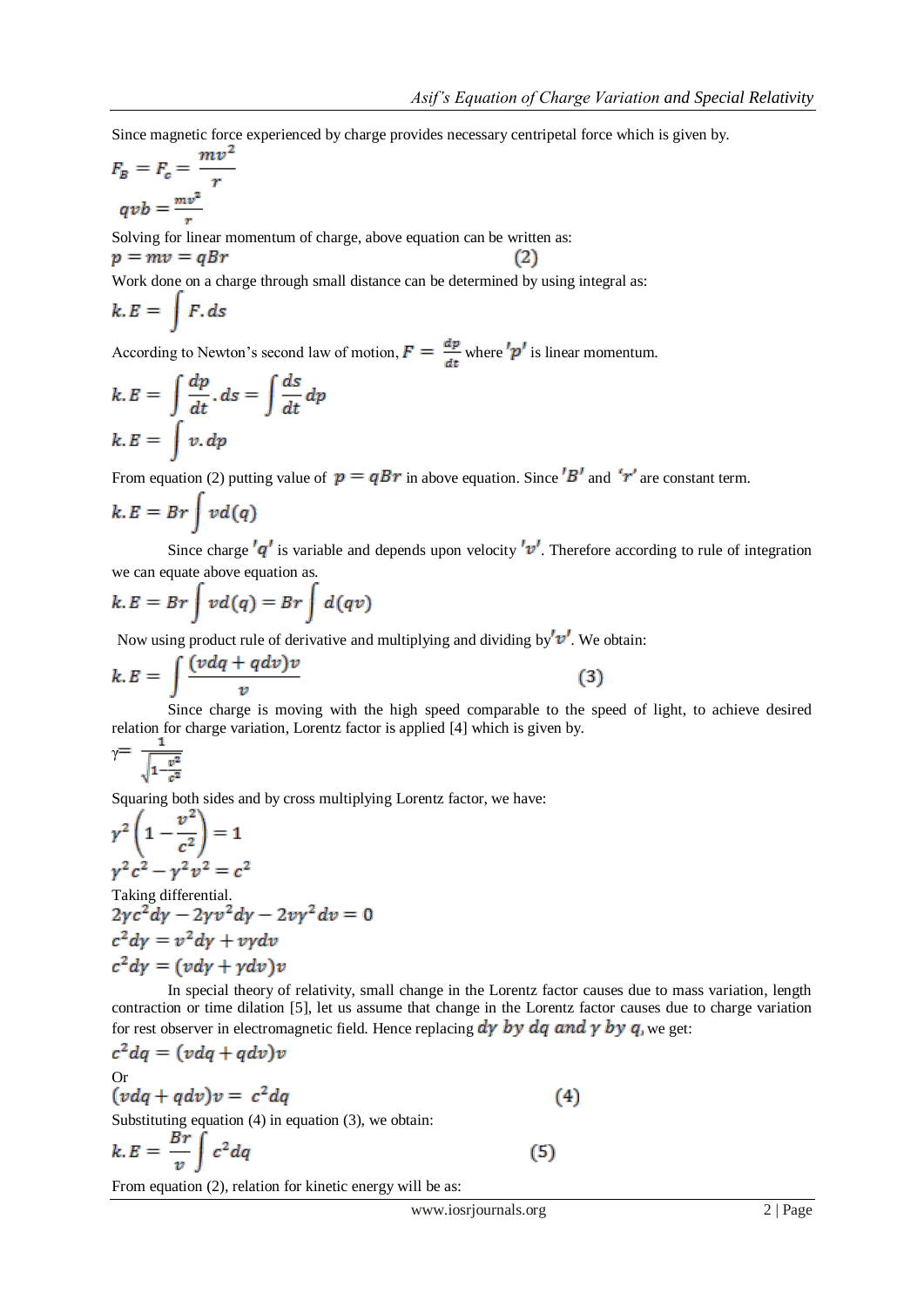$$
K.E = \frac{1}{2}mv^2 = \frac{1}{2}qvBr
$$
  
Hence equation (5) can be written as:  

$$
\frac{1}{2}qvBr = \frac{Br}{v}\int c^2dq
$$
  

$$
\frac{1}{2}qv^2 = \int c^2dq = \int v(vdq + qdv)
$$
  
Or  

$$
\int c^2dq = \int v(vdq + qdv)
$$
  
Multiplying both sides by '2q' and taking right hand side to left hand side. We get:  

$$
\int 2qc^2dq - \int (2qv^2dq + 2vq^2dv) = 0
$$
 (6)  
According to product rule of derivative.

According to product rule of derivative.

$$
\int (2qv^2dq + 2vq^2dv) = \int d(q^2v^2)
$$
  
Hence equation (6) becomes:  

$$
\int 2qc^2dq - \int d(q^2v^2) = 0
$$
  
Now integrating both sides.  

$$
q^2c^2 - q^2v^2 = C
$$

Where 'C' is the constant of integration. To find value of C, we consider that at initial state, velocity of charge is zero. Put  $v = 0$  in equation (7). We obtain:

 $(7)$ 

$$
C = q_0^2 c^2
$$

Where  $(q_0)$  is rest charge because of velocity is zero at initial state.

Substituting value of 'C' in equation (7), finally we get:  
\n
$$
q^2c^2 - q^2v^2 = q_0^2c^2
$$
\n
$$
\frac{q^2(c^2 - v^2)}{c^2} = q_0^2
$$
\n
$$
q^2(1 - \frac{v^2}{c^2}) = q_0^2
$$
\nTaking square root on both sides and solving for  $|q|$ 

Taking square root on both sides and solving for  $q'$ .

$$
q = \frac{q_0}{\sqrt{1 - \frac{v^2}{c^2}}}
$$

It is called Asif's Equation of Charge Variation. Where  $q'$  is relativistic charge and  $q_0'$  is rest charge.

## **III. Derivation of**  $E = mc^2$  **From Asif's Equation of Charge Variation**

From equation (5), as charge starts moving from rest it varies from  $q_0'$  to  $q'$  with respect to rest observer.

$$
k.E = \frac{Br}{v} \int_{q_0}^{q} c^2 dq
$$

$$
K.E = \frac{Brqc^2}{v} - \frac{Brq_0c^2}{v}
$$

Form equation (2),  $qBr = mv$  and  $q_oBr = m_o v$ . Therefore,